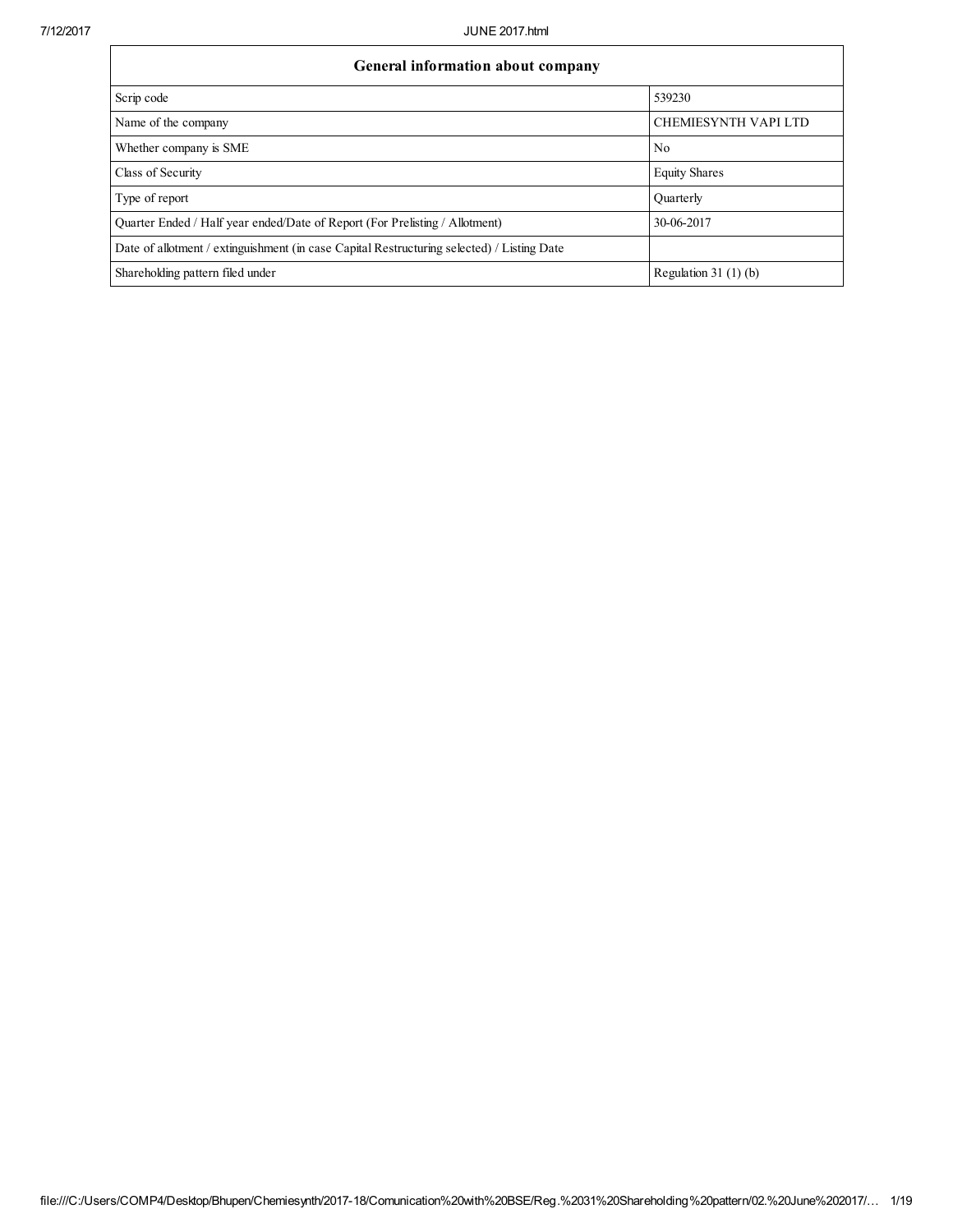| Sr. No.        | <b>Particular</b>                                                                      | Yes/No         |
|----------------|----------------------------------------------------------------------------------------|----------------|
|                | Whether the Listed Entity has issued any partly paid up shares?                        | N <sub>o</sub> |
| $\overline{2}$ | Whether the Listed Entity has issued any Convertible Securities?                       | N <sub>o</sub> |
| 3              | Whether the Listed Entity has issued any Warrants?                                     | N <sub>o</sub> |
| 4              | Whether the Listed Entity has any shares against which depository receipts are issued? | N <sub>o</sub> |
|                | Whether the Listed Entity has any shares in locked-in?                                 | N <sub>0</sub> |
| 6              | Whether any shares held by promoters are pledge or otherwise encumbered?               | N <sub>o</sub> |
|                | Whether company has equity shares with differential voting rights?                     | N <sub>0</sub> |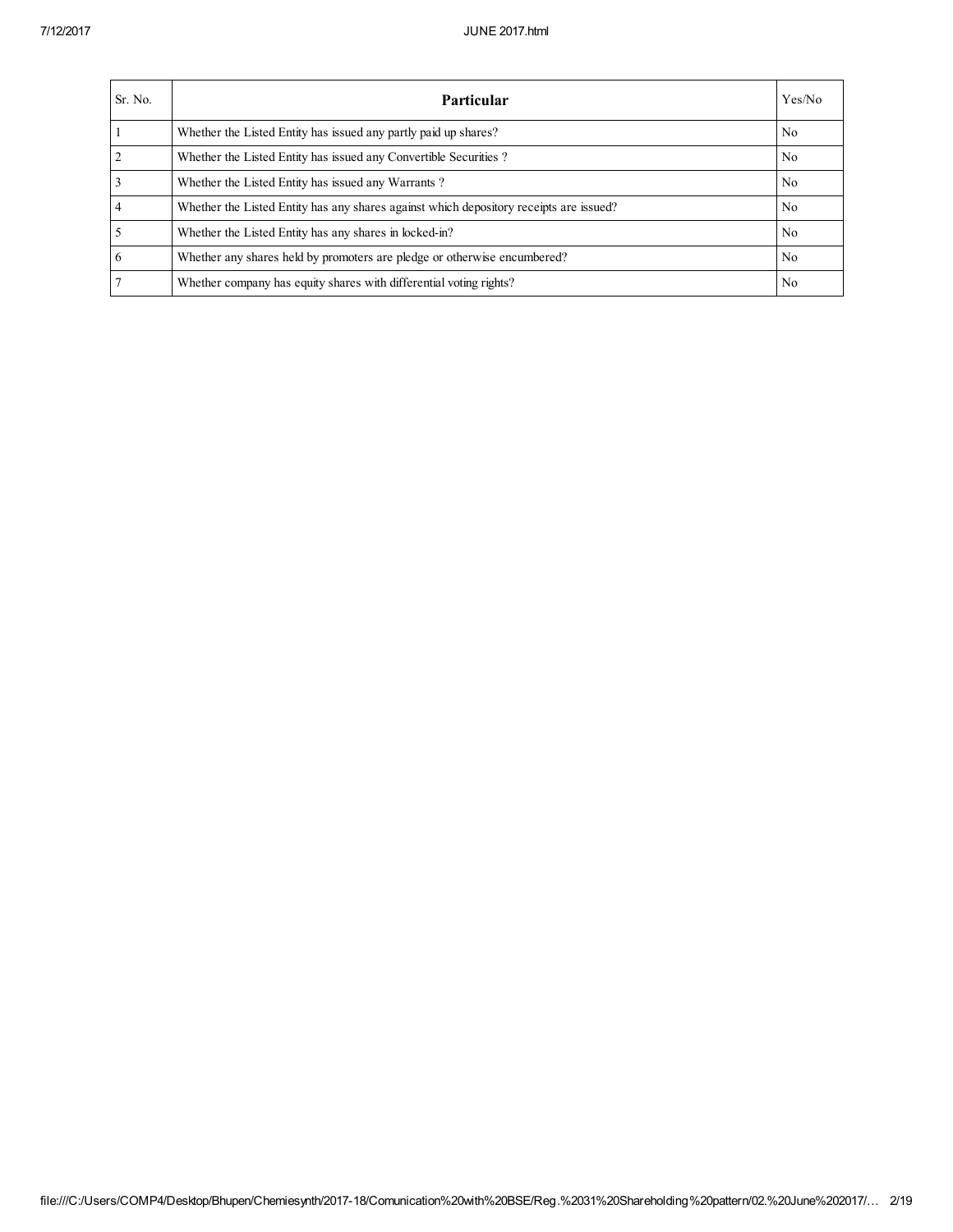Г

|                                                          | Table 1 - Summary Statement holding of specified securities |                                  |                                                  |                    |                                              |                                                      |                                                                            |                              |                                                                  |         |                       |
|----------------------------------------------------------|-------------------------------------------------------------|----------------------------------|--------------------------------------------------|--------------------|----------------------------------------------|------------------------------------------------------|----------------------------------------------------------------------------|------------------------------|------------------------------------------------------------------|---------|-----------------------|
| Category<br>Category<br>of<br>shareholder<br>(I)<br>(II) |                                                             | No. of                           | No. Of<br>Partly                                 | No. Of<br>shares   | Total nos.                                   | Shareholding as a %<br>of total no. of               |                                                                            |                              | Number of Voting Rights held in<br>each class of securities (IX) |         |                       |
|                                                          |                                                             | Nos. Of<br>shareholders<br>(III) | fully paid<br>up equity<br>shares<br>held $(IV)$ | paid-up<br>equity  | underlying<br>Depository<br>Receipts<br>(VI) | shares<br>held (VII)<br>$= (IV) +$<br>$(V)$ + $(VI)$ | shares (calculated<br>as per SCRR, 1957)<br>(VIII) As a % of<br>$(A+B+C2)$ | No of Voting (XIV)<br>Rights |                                                                  |         | Total as              |
|                                                          |                                                             |                                  |                                                  | shares<br>held (V) |                                              |                                                      |                                                                            | Class<br>eg: X               | Class<br>eg:y                                                    | Total   | $a\%$ of<br>$(A+B+C)$ |
| (A)                                                      | Promoter<br>$\&$<br>Promoter<br>Group                       | 13                               | 1837700                                          |                    |                                              | 1837700                                              | 59.86                                                                      | 1837700                      |                                                                  | 1837700 | 59.86                 |
| (B)                                                      | Public                                                      | 516                              | 1232300                                          |                    |                                              | 1232300                                              | 40.14                                                                      | 1232300                      |                                                                  | 1232300 | 40.14                 |
| (C)                                                      | Non<br>Promoter-<br>Non Public                              |                                  |                                                  |                    |                                              |                                                      |                                                                            |                              |                                                                  |         |                       |
| (C1)                                                     | <b>Shares</b><br>underlying<br><b>DRs</b>                   |                                  |                                                  |                    |                                              |                                                      |                                                                            |                              |                                                                  |         |                       |
| (C2)                                                     | Shares held<br>by<br>Employee<br>Trusts                     |                                  |                                                  |                    |                                              |                                                      |                                                                            |                              |                                                                  |         |                       |
|                                                          | Total                                                       | 529                              | 3070000                                          |                    |                                              | 3070000                                              | 100                                                                        | 3070000                      |                                                                  | 3070000 | 100                   |

Table I - Summary Statement holding of specified securities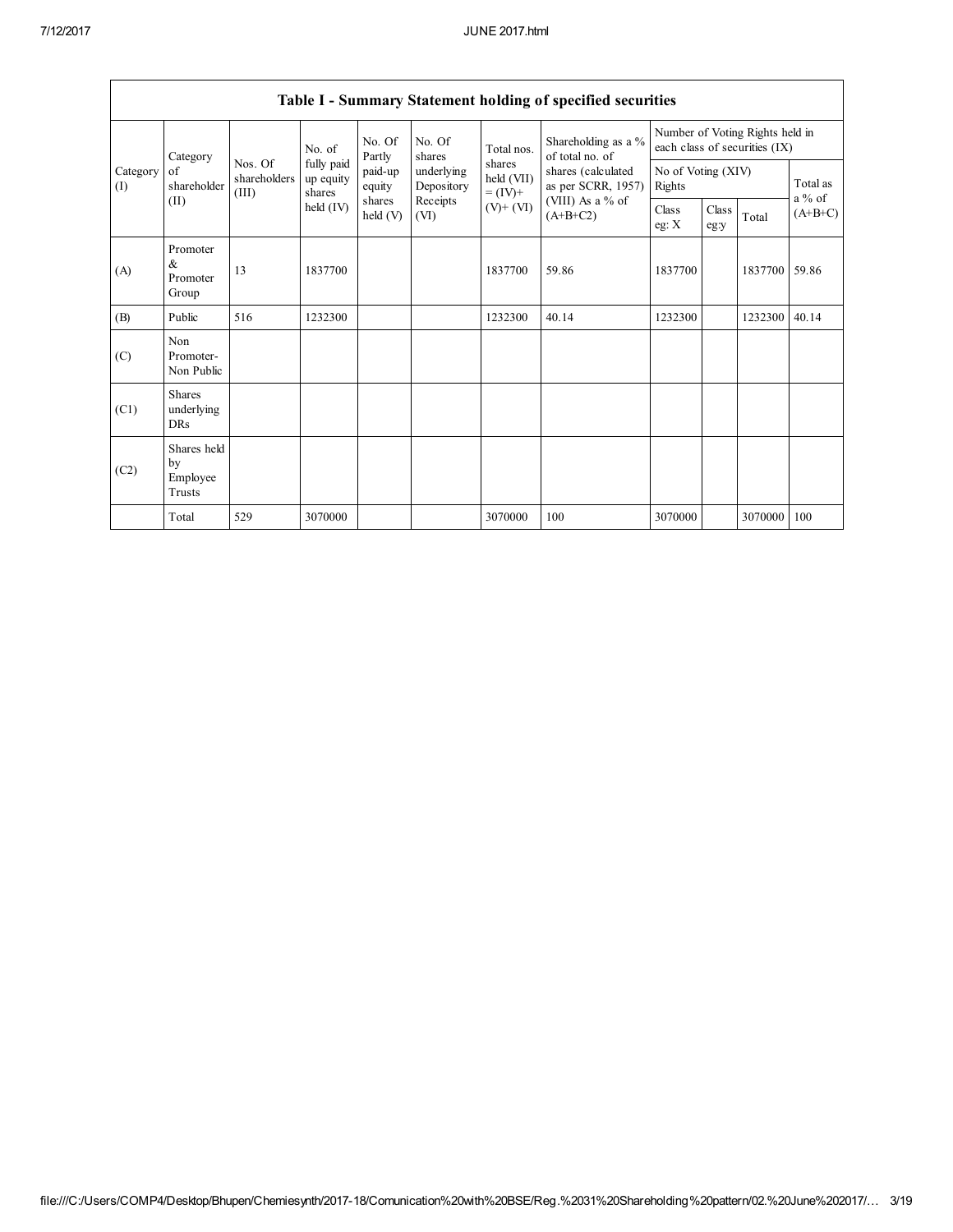|                               | Table I - Summary Statement holding of specified securities                                                         |                                       |                                                           |                                                                                                               |                                                             |            |                                                                               |            |                                                         |                                |
|-------------------------------|---------------------------------------------------------------------------------------------------------------------|---------------------------------------|-----------------------------------------------------------|---------------------------------------------------------------------------------------------------------------|-------------------------------------------------------------|------------|-------------------------------------------------------------------------------|------------|---------------------------------------------------------|--------------------------------|
| Category<br>of<br>(I)<br>(II) | No. Of<br><b>Shares</b><br>Category<br>Underlying<br>Outstanding<br>shareholder<br>convertible<br>securities<br>(X) | No. of<br><b>Shares</b><br>Underlying | No. Of Shares<br>Underlying<br>Outstanding<br>convertible | Shareholding, as a %<br>assuming full conversion<br>of convertible securities (<br>as a percentage of diluted | Number of<br>Locked in<br>shares (XII)                      |            | Number of<br><b>Shares</b><br>pledged or<br>otherwise<br>encumbered<br>(XIII) |            | Number of<br>equity shares<br>held in                   |                                |
|                               |                                                                                                                     |                                       | Outstanding<br>Warrants<br>(Xi)                           | securities and<br>No. Of<br>Warrants (Xi)<br>(a)                                                              | share capital) (XI)=<br>$(VII)+(X)$ As a % of<br>$(A+B+C2)$ | No.<br>(a) | As a<br>$%$ of<br>total<br><b>Shares</b><br>held<br>(b)                       | No.<br>(a) | As a<br>$%$ of<br>total<br><b>Shares</b><br>held<br>(b) | dematerialized<br>form $(XIV)$ |
| (A)                           | Promoter<br>&<br>Promoter<br>Group                                                                                  |                                       |                                                           |                                                                                                               | 59.86                                                       |            |                                                                               |            |                                                         | 191100                         |
| (B)                           | Public                                                                                                              |                                       |                                                           |                                                                                                               | 40.14                                                       |            |                                                                               |            |                                                         | 800                            |
| (C)                           | Non<br>Promoter-<br>Non Public                                                                                      |                                       |                                                           |                                                                                                               |                                                             |            |                                                                               |            |                                                         |                                |
| (C1)                          | <b>Shares</b><br>underlying<br><b>DRs</b>                                                                           |                                       |                                                           |                                                                                                               |                                                             |            |                                                                               |            |                                                         |                                |
| (C2)                          | Shares held<br>by<br>Employee<br>Trusts                                                                             |                                       |                                                           |                                                                                                               |                                                             |            |                                                                               |            |                                                         |                                |
|                               | Total                                                                                                               |                                       |                                                           |                                                                                                               | 100                                                         |            |                                                                               |            |                                                         | 191900                         |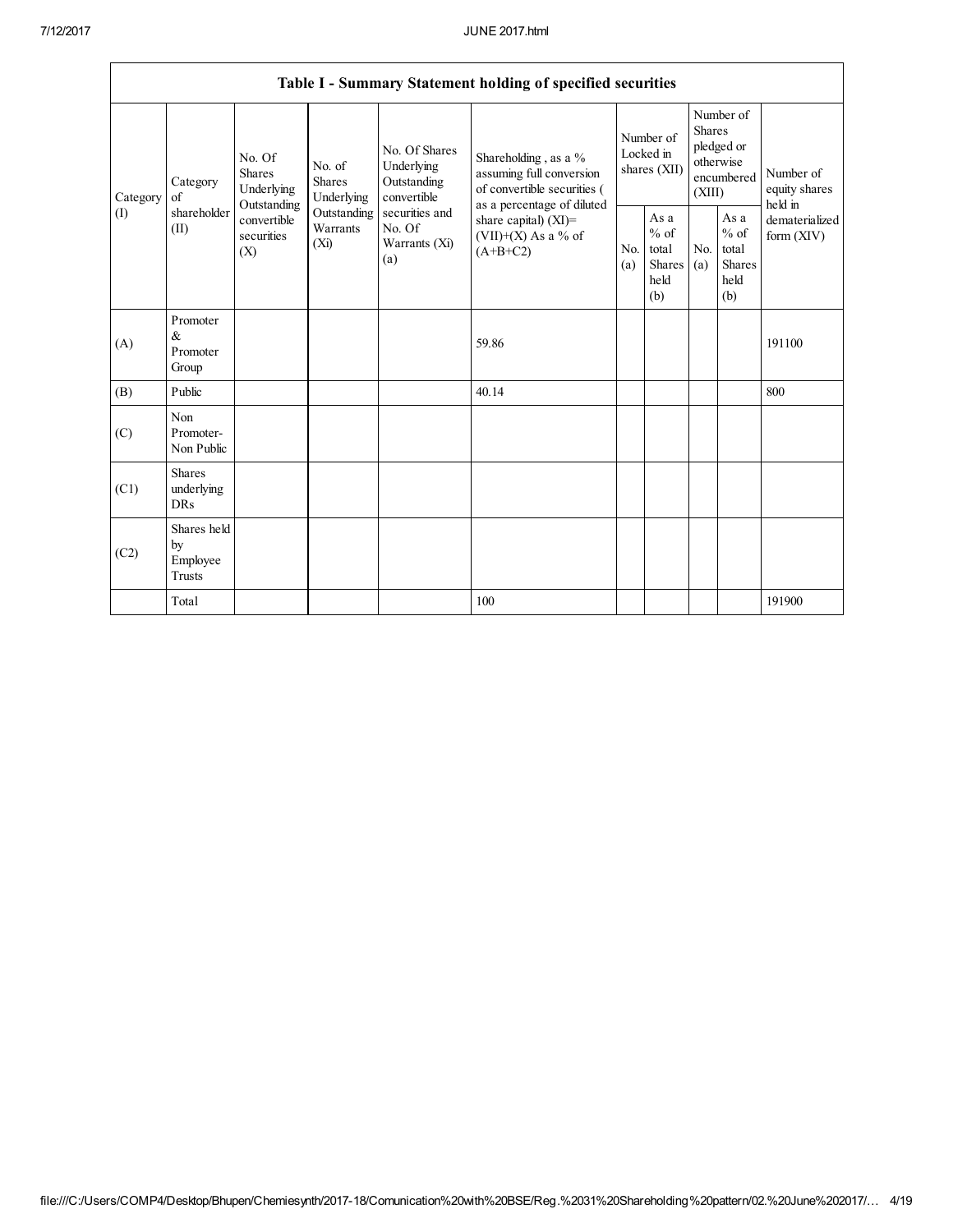|                                                                                             | Table II - Statement showing shareholding pattern of the Promoter and Promoter Group                                |                             |                                 |                                                |                                         |                                                             |                                     |                  |               |                                                                  |                           |
|---------------------------------------------------------------------------------------------|---------------------------------------------------------------------------------------------------------------------|-----------------------------|---------------------------------|------------------------------------------------|-----------------------------------------|-------------------------------------------------------------|-------------------------------------|------------------|---------------|------------------------------------------------------------------|---------------------------|
|                                                                                             |                                                                                                                     |                             | No. of<br>fully                 | No. Of<br>Partly                               | No. Of                                  | Total<br>nos.                                               | Shareholding as<br>a % of total no. |                  |               | Number of Voting Rights held in<br>each class of securities (IX) |                           |
| Category & Name<br>of the<br>Sr.<br>Shareholders (I)                                        | Nos. Of<br>shareholders<br>(III)                                                                                    | paid up<br>equity<br>shares | paid-<br>up<br>equity<br>shares | shares<br>underlying<br>Depository<br>Receipts | shares<br>held<br>$(VII) =$<br>$(IV)^+$ | of shares<br>(calculated as<br>per SCRR.<br>1957) (VIII) As | No of Voting (XIV)<br>Rights        |                  |               | Total<br>as a<br>$%$ of                                          |                           |
|                                                                                             |                                                                                                                     |                             | held<br>(IV)                    | held<br>(V)                                    | (VI)                                    | $(V)+$<br>(VI)                                              | a % of<br>$(A+B+C2)$                | Class<br>eg: $X$ | Class<br>eg:y | Total                                                            | Total<br>Voting<br>rights |
| A                                                                                           | Table II - Statement showing shareholding pattern of the Promoter and Promoter Group                                |                             |                                 |                                                |                                         |                                                             |                                     |                  |               |                                                                  |                           |
| (1)                                                                                         | Indian                                                                                                              |                             |                                 |                                                |                                         |                                                             |                                     |                  |               |                                                                  |                           |
| (a)                                                                                         | Individuals/Hindu<br>undivided Family                                                                               | 13                          | 1837700                         |                                                |                                         | 1837700                                                     | 59.86                               | 1837700          |               | 1837700                                                          | 59.86                     |
| Sub-Total (A)<br>(1)                                                                        |                                                                                                                     | 13                          | 1837700                         |                                                |                                         | 1837700                                                     | 59.86                               | 1837700          |               | 1837700                                                          | 59.86                     |
| (2)                                                                                         | Foreign                                                                                                             |                             |                                 |                                                |                                         |                                                             |                                     |                  |               |                                                                  |                           |
| Total<br>Shareholding<br>of Promoter<br>and Promoter<br>Group $(A)=$<br>$(A)(1)+(A)$<br>(2) |                                                                                                                     | 13                          | 1837700                         |                                                |                                         | 1837700                                                     | 59.86                               | 1837700          |               | 1837700                                                          | 59.86                     |
| $\, {\bf B}$                                                                                | Table III - Statement showing shareholding pattern of the Public shareholder                                        |                             |                                 |                                                |                                         |                                                             |                                     |                  |               |                                                                  |                           |
| (1)                                                                                         | Institutions                                                                                                        |                             |                                 |                                                |                                         |                                                             |                                     |                  |               |                                                                  |                           |
| (3)                                                                                         | Non-institutions                                                                                                    |                             |                                 |                                                |                                         |                                                             |                                     |                  |               |                                                                  |                           |
| (a(i))                                                                                      | Individuals -<br>i.Individual<br>shareholders<br>holding nominal<br>share capital up to<br>Rs. 2 lakhs.             | 509                         | 91600                           |                                                |                                         | 91600                                                       | 2.98                                | 91600            |               | 91600                                                            | 2.98                      |
| (a(ii))                                                                                     | Individuals - ii.<br>Individual<br>shareholders<br>holding nominal<br>share capital in<br>excess of Rs. 2<br>lakhs. | 1                           | 128700                          |                                                |                                         | 128700                                                      | 4.19                                | 128700           |               | 128700                                                           | 4.19                      |
| (e)                                                                                         | Any Other<br>(specify)                                                                                              | $\sqrt{6}$                  | 1012000                         |                                                |                                         | 1012000                                                     | 32.96                               | 1012000          |               | 1012000                                                          | 32.96                     |
| Sub-Total (B)<br>(3)                                                                        |                                                                                                                     | 516                         | 1232300                         |                                                |                                         | 1232300                                                     | 40.14                               | 1232300          |               | 1232300                                                          | 40.14                     |
| <b>Total Public</b><br>Shareholding<br>$(B)= (B)(1) +$<br>$(B)(2)+(B)(3)$                   |                                                                                                                     | 516                         | 1232300                         |                                                |                                         | 1232300                                                     | 40.14                               | 1232300          |               | 1232300                                                          | 40.14                     |
| ${\bf C}$                                                                                   | Table IV - Statement showing shareholding pattern of the Non Promoter- Non Public shareholder                       |                             |                                 |                                                |                                         |                                                             |                                     |                  |               |                                                                  |                           |
| Total (<br>$A+B+C2$ )                                                                       |                                                                                                                     | 529                         | 3070000                         |                                                |                                         | 3070000                                                     | 100                                 | 3070000          |               | 3070000                                                          | 100                       |
| Total<br>$(A+B+C)$                                                                          |                                                                                                                     | 529                         | 3070000                         |                                                |                                         | 3070000                                                     | 100                                 | 3070000          |               | 3070000                                                          | 100                       |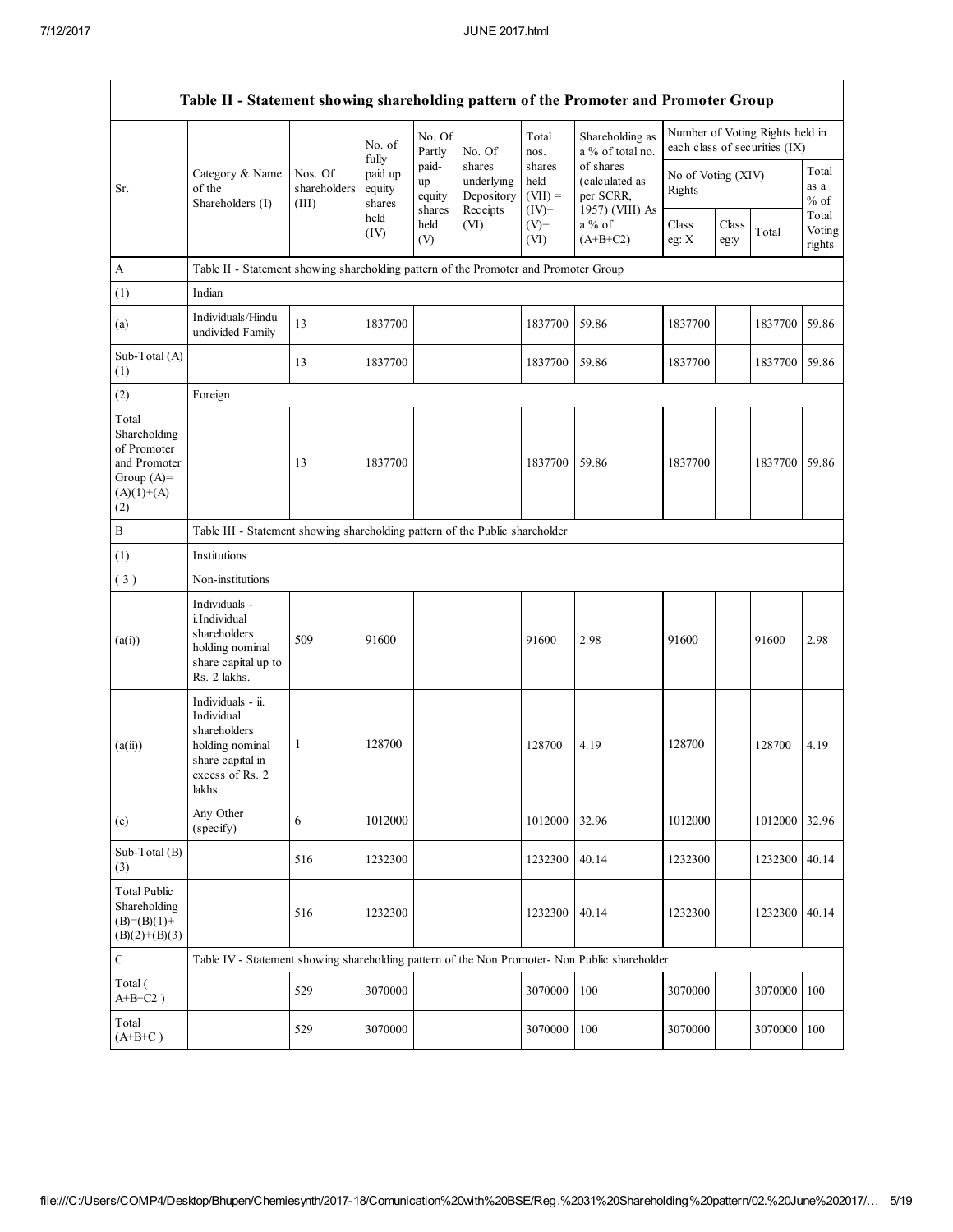| Table II - Statement showing shareholding pattern of the Promoter and Promoter Group    |                                                |                                       |                                                           |                                                                                               |                                        |                                                  |                                                                        |                                                  |                                       |
|-----------------------------------------------------------------------------------------|------------------------------------------------|---------------------------------------|-----------------------------------------------------------|-----------------------------------------------------------------------------------------------|----------------------------------------|--------------------------------------------------|------------------------------------------------------------------------|--------------------------------------------------|---------------------------------------|
|                                                                                         | No. Of<br><b>Shares</b><br>Underlying          | No. of<br><b>Shares</b><br>Underlying | No. Of Shares<br>Underlying<br>Outstanding<br>convertible | Shareholding, as a %<br>assuming full conversion of<br>convertible securities (as a           | Number of<br>Locked in<br>shares (XII) |                                                  | Number of<br>Shares<br>pledged or<br>otherwise<br>encumbered<br>(XIII) |                                                  | Number of<br>equity shares<br>held in |
| Sr.                                                                                     | Outstanding<br>convertible<br>securities $(X)$ | Outstanding<br>Warrants<br>$(X_i)$    | securities and No.<br>Of Warrants (Xi)<br>(a)             | percentage of diluted share<br>capital) (XI)= $(VII)+(X)$ As a<br>% of $(A+B+C2)$             |                                        | As a<br>$%$ of<br>total<br>Shares<br>held<br>(b) | No.<br>(a)                                                             | As a<br>$%$ of<br>total<br>Shares<br>held<br>(b) | dematerialized<br>form $(XIV)$        |
| A                                                                                       |                                                |                                       |                                                           | Table II - Statement showing shareholding pattern of the Promoter and Promoter Group          |                                        |                                                  |                                                                        |                                                  |                                       |
| (1)                                                                                     | Indian                                         |                                       |                                                           |                                                                                               |                                        |                                                  |                                                                        |                                                  |                                       |
| (a)                                                                                     |                                                |                                       |                                                           | 59.86                                                                                         |                                        |                                                  |                                                                        |                                                  | 191100                                |
| Sub-Total (A)<br>(1)                                                                    |                                                |                                       |                                                           | 59.86                                                                                         |                                        |                                                  |                                                                        |                                                  | 191100                                |
| (2)                                                                                     | Foreign                                        |                                       |                                                           |                                                                                               |                                        |                                                  |                                                                        |                                                  |                                       |
| Total<br>Shareholding<br>of Promoter<br>and Promoter<br>Group $(A)=$<br>$(A)(1)+(A)(2)$ |                                                |                                       |                                                           | 59.86                                                                                         |                                        |                                                  |                                                                        |                                                  | 191100                                |
| B                                                                                       |                                                |                                       |                                                           | Table III - Statement showing shareholding pattern of the Public shareholder                  |                                        |                                                  |                                                                        |                                                  |                                       |
| (1)                                                                                     | Institutions                                   |                                       |                                                           |                                                                                               |                                        |                                                  |                                                                        |                                                  |                                       |
| (3)                                                                                     | Non-institutions                               |                                       |                                                           |                                                                                               |                                        |                                                  |                                                                        |                                                  |                                       |
| (a(i))                                                                                  |                                                |                                       |                                                           | 2.98                                                                                          |                                        |                                                  |                                                                        |                                                  | 800                                   |
| (a(ii))                                                                                 |                                                |                                       |                                                           | 4.19                                                                                          |                                        |                                                  |                                                                        |                                                  | $\mathbf{0}$                          |
| (e)                                                                                     |                                                |                                       |                                                           | 32.96                                                                                         |                                        |                                                  |                                                                        |                                                  | $\boldsymbol{0}$                      |
| Sub-Total (B)<br>(3)                                                                    |                                                |                                       |                                                           | 40.14                                                                                         |                                        |                                                  |                                                                        |                                                  | 800                                   |
| <b>Total Public</b><br>Shareholding<br>$(B)= (B)(1) +$<br>$(B)(2)+(B)(3)$               |                                                |                                       |                                                           | 40.14                                                                                         |                                        |                                                  |                                                                        |                                                  | 800                                   |
| $\mathbf C$                                                                             |                                                |                                       |                                                           | Table IV - Statement showing shareholding pattern of the Non Promoter- Non Public shareholder |                                        |                                                  |                                                                        |                                                  |                                       |
| Total (<br>$A+B+C2$ )                                                                   |                                                |                                       |                                                           | 100                                                                                           |                                        |                                                  |                                                                        |                                                  | 191900                                |
| Total (A+B+C                                                                            |                                                |                                       |                                                           | 100                                                                                           |                                        |                                                  |                                                                        |                                                  | 191900                                |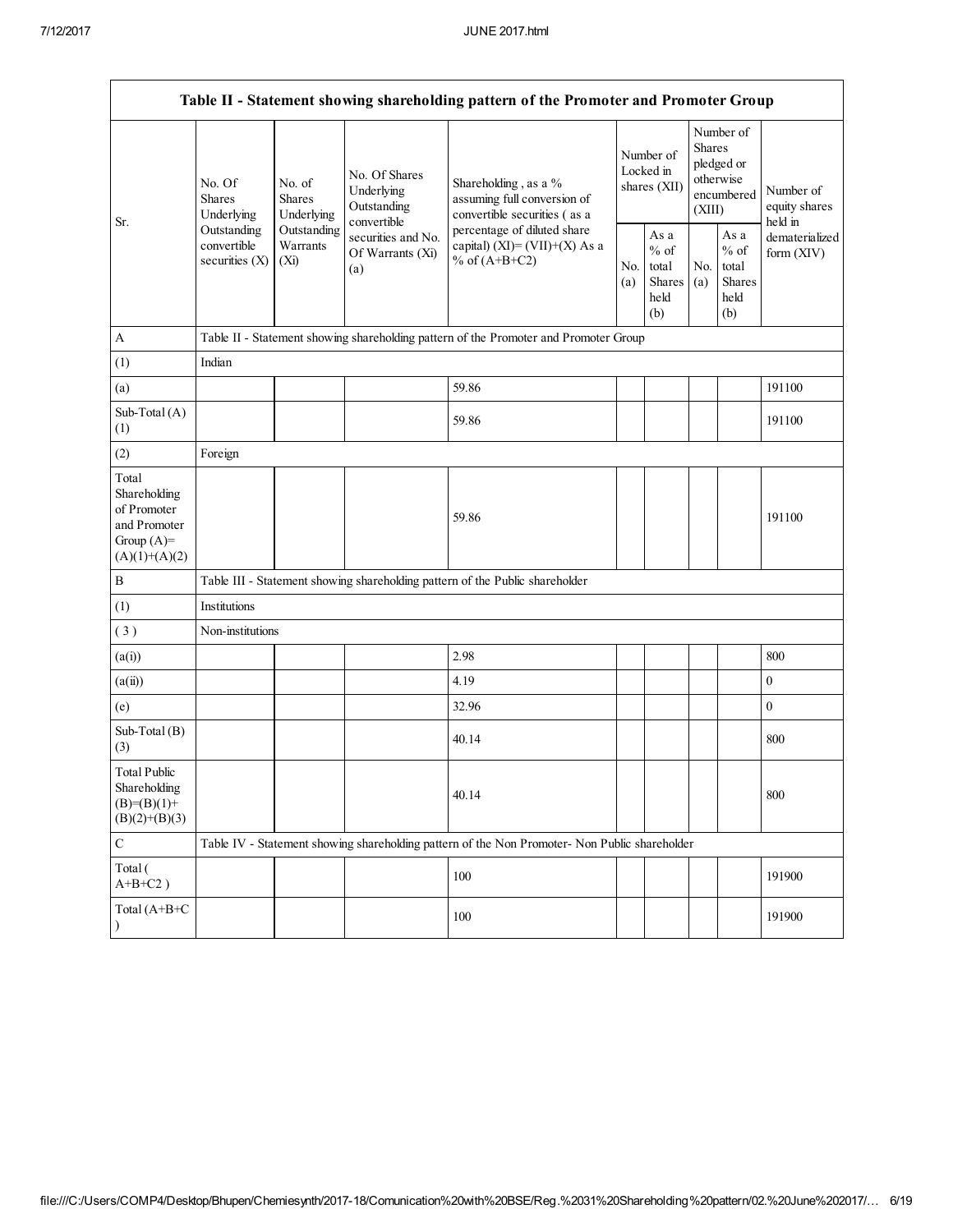|                                                                                                                                                                                             | Individuals/Hindu undivided Family                 |                                 |                                                 |                                                   |                                             |                                                 |                                                     |
|---------------------------------------------------------------------------------------------------------------------------------------------------------------------------------------------|----------------------------------------------------|---------------------------------|-------------------------------------------------|---------------------------------------------------|---------------------------------------------|-------------------------------------------------|-----------------------------------------------------|
| Searial No.                                                                                                                                                                                 | $\mathbf{1}$                                       | $\overline{2}$                  | $\overline{3}$                                  | $\overline{4}$                                    | 5                                           | 6                                               | $\boldsymbol{7}$                                    |
| Name of the<br>Shareholders (I)                                                                                                                                                             | <b>BHANURAI</b><br><b>NAGINDAS</b><br><b>MEHTA</b> | <b>KAMAL S</b><br><b>ZAVERI</b> | <b>CHARU</b><br><b>BHANURAI</b><br><b>MEHTA</b> | <b>DARSHANA</b><br><b>SATISH</b><br><b>ZAVERI</b> | <b>DILIP</b><br>CHAMPAKLAL<br><b>ZAVERI</b> | <b>GAUTAM</b><br><b>RAMESH</b><br><b>ZAVERI</b> | <b>NARENDRA</b><br><b>BHOGILAL</b><br><b>ZAVERI</b> |
| PAN (II)                                                                                                                                                                                    | AABPM3573D                                         | AAAPZ1554E                      | AAFPM7423C                                      | AAHPZ8063B                                        | AAAPZ2113M                                  | AAAPZ2420R                                      | AAAPZ0163D                                          |
| No. of fully paid<br>up equity shares<br>held (IV)                                                                                                                                          | 242500                                             | 12000                           | 36000                                           | 3000                                              | 6600                                        | 3000                                            | 26000                                               |
| No. Of Partly paid-<br>up equity shares<br>held (V)                                                                                                                                         |                                                    |                                 |                                                 |                                                   |                                             |                                                 |                                                     |
| No. Of shares<br>underlying<br>Depository<br>Receipts (VI)                                                                                                                                  |                                                    |                                 |                                                 |                                                   |                                             |                                                 |                                                     |
| Total nos. shares<br>held $(VII) = (IV) +$<br>$(V)+(VI)$                                                                                                                                    | 242500                                             | 12000                           | 36000                                           | 3000                                              | 6600                                        | 3000                                            | 26000                                               |
| Shareholding as a<br>% of total no. of<br>shares (calculated<br>as per SCRR,<br>1957) (VIII) As a<br>% of $(A+B+C2)$                                                                        | 7.9                                                | 0.39                            | 1.17                                            | 0.1                                               | 0.21                                        | 0.1                                             | 0.85                                                |
| Number of Voting Rights held in each class of securities (IX)                                                                                                                               |                                                    |                                 |                                                 |                                                   |                                             |                                                 |                                                     |
| Class eg:X                                                                                                                                                                                  | 242500                                             | 12000                           | 36000                                           | 3000                                              | 6600                                        | 3000                                            | 26000                                               |
| Class eg:y                                                                                                                                                                                  |                                                    |                                 |                                                 |                                                   |                                             |                                                 |                                                     |
| Total                                                                                                                                                                                       | 242500                                             | 12000                           | 36000                                           | 3000                                              | 6600                                        | 3000                                            | 26000                                               |
| Total as a $\%$ of<br><b>Total Voting rights</b>                                                                                                                                            | 7.9                                                | 0.39                            | 1.17                                            | 0.1                                               | 0.21                                        | 0.1                                             | 0.85                                                |
| No. Of Shares<br>Underlying<br>Outstanding<br>convertible<br>securities $(X)$                                                                                                               |                                                    |                                 |                                                 |                                                   |                                             |                                                 |                                                     |
| No. of Shares<br>Underlying<br>Outstanding<br>Warrants (Xi)                                                                                                                                 |                                                    |                                 |                                                 |                                                   |                                             |                                                 |                                                     |
| No. Of Shares<br>Underlying<br>Outstanding<br>convertible<br>securities and No.<br>Of Warrants (Xi)<br>(a)                                                                                  |                                                    |                                 |                                                 |                                                   |                                             |                                                 |                                                     |
| Shareholding, as a<br>% assuming full<br>conversion of<br>convertible<br>securities (as a<br>percentage of<br>diluted share<br>capital) $(XI)$ =<br>$(VII)+(Xi)(a)$ As a<br>% of $(A+B+C2)$ | 7.9                                                | 0.39                            | 1.17                                            | 0.1                                               | 0.21                                        | 0.1                                             | 0.85                                                |
| Number of Locked in shares (XII)                                                                                                                                                            |                                                    |                                 |                                                 |                                                   |                                             |                                                 |                                                     |
| No. $(a)$                                                                                                                                                                                   |                                                    |                                 |                                                 |                                                   |                                             |                                                 |                                                     |
| As a % of total                                                                                                                                                                             |                                                    |                                 |                                                 |                                                   |                                             |                                                 |                                                     |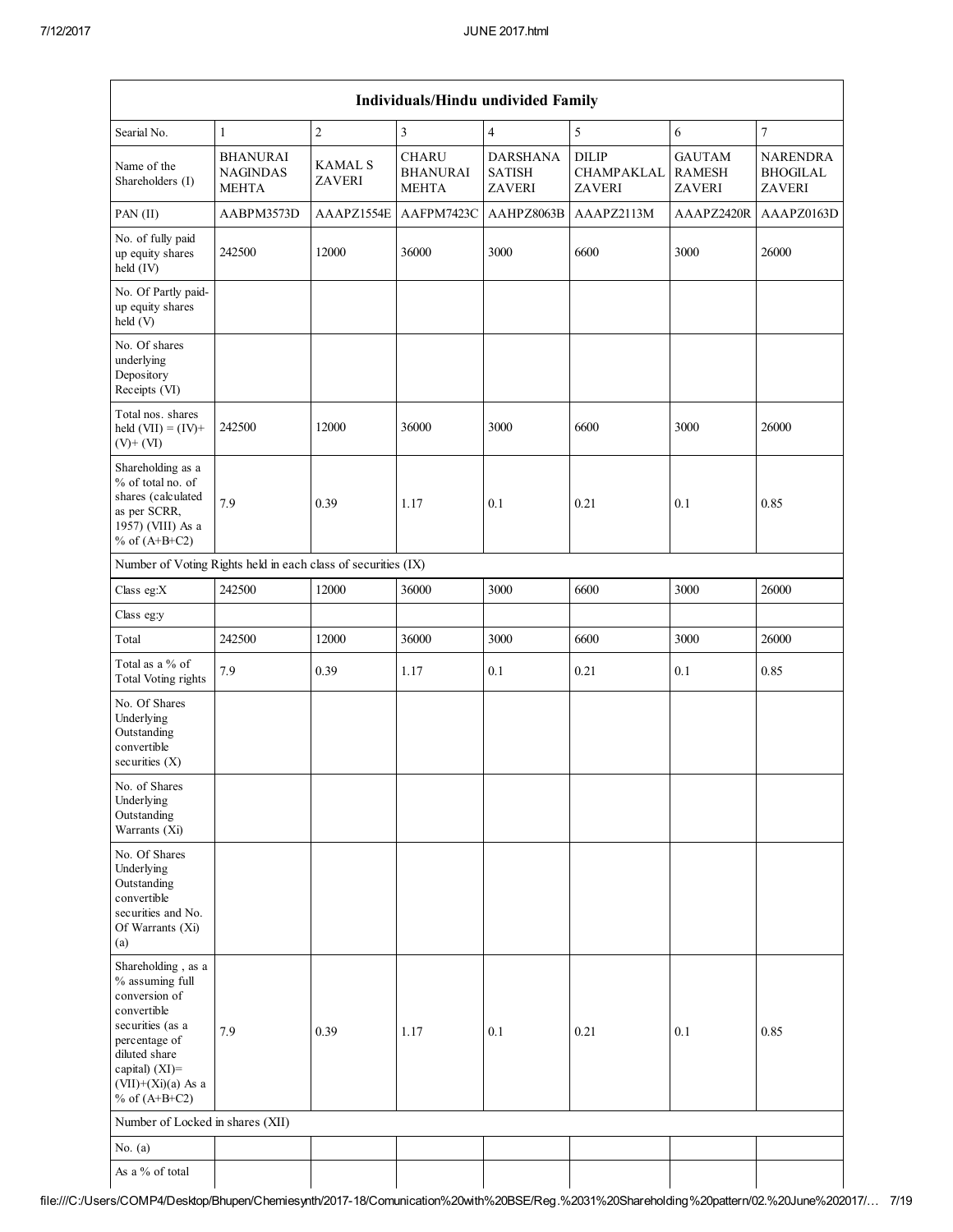| Shares held (b)                                                      |                              |       |                  |          |                |              |          |
|----------------------------------------------------------------------|------------------------------|-------|------------------|----------|----------------|--------------|----------|
| Number of Shares pledged or otherwise encumbered (XIII)              |                              |       |                  |          |                |              |          |
| No. $(a)$                                                            |                              |       |                  |          |                |              |          |
| As a % of total<br>Shares held (b)                                   |                              |       |                  |          |                |              |          |
| Number of equity<br>shares held in<br>dematerialized<br>form $(XIV)$ | 179100                       | 12000 | $\boldsymbol{0}$ | $\theta$ | $\overline{0}$ | $\mathbf{0}$ | $\theta$ |
|                                                                      | Reason for not providing PAN |       |                  |          |                |              |          |
| Reason for not<br>providing PAN                                      |                              |       |                  |          |                |              |          |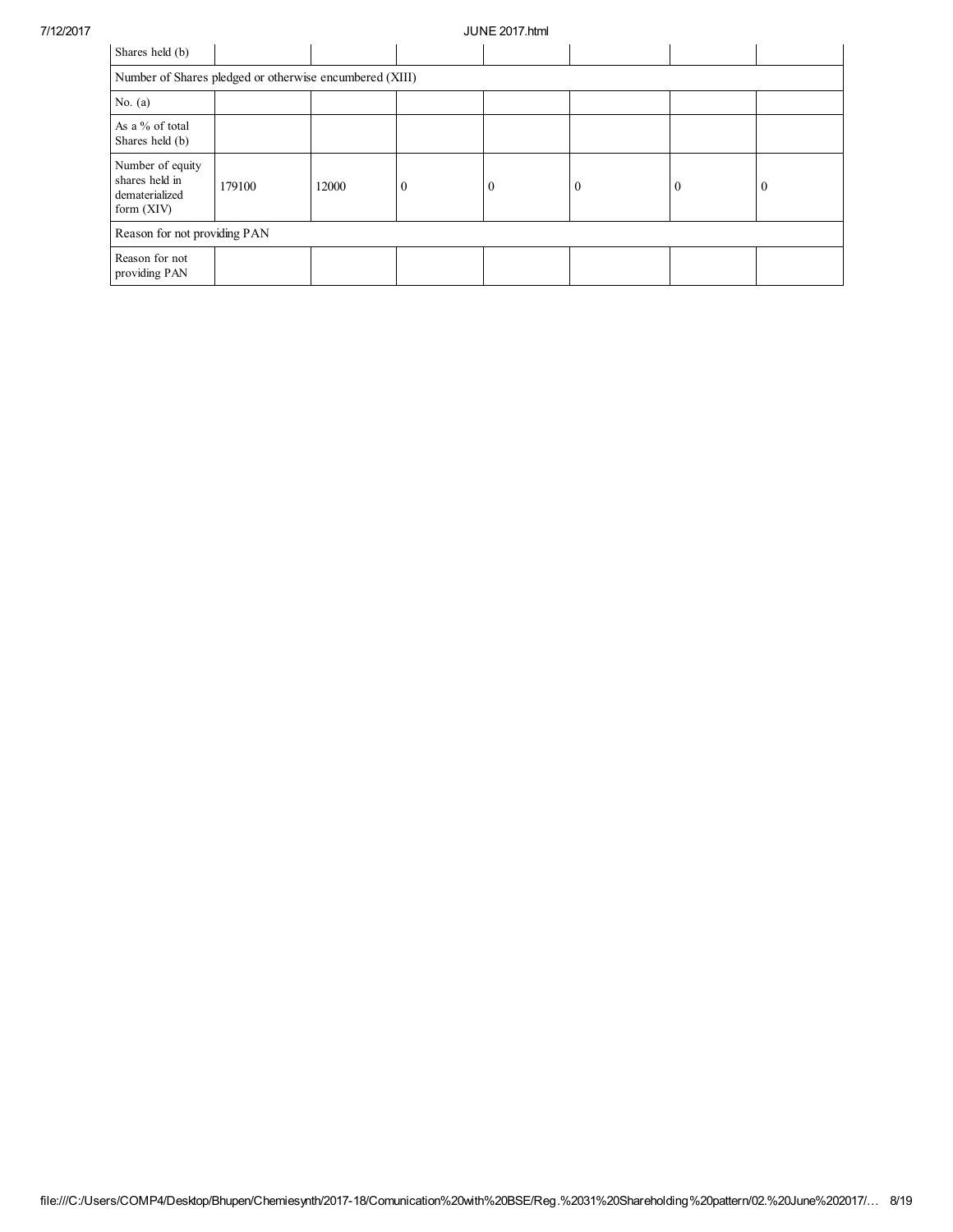|                                                                                                                                                                                             |                                               |                             | Individuals/Hindu undivided Family                |                                                   |                                                  |                                  |  |  |
|---------------------------------------------------------------------------------------------------------------------------------------------------------------------------------------------|-----------------------------------------------|-----------------------------|---------------------------------------------------|---------------------------------------------------|--------------------------------------------------|----------------------------------|--|--|
| Searial No.                                                                                                                                                                                 | $\,$ 8 $\,$                                   | 9                           | 10                                                | 11                                                | 12                                               | 13                               |  |  |
| Name of the<br>Shareholders (I)                                                                                                                                                             | <b>PANNA</b><br><b>SURESH</b><br><b>MEHTA</b> | R<br><b>BALASUBRAMANIAN</b> | <b>RUSHABH</b><br><b>BHANURAI</b><br><b>MEHTA</b> | <b>SATISH</b><br><b>BHOGILAL</b><br><b>ZAVERI</b> | <b>SUSHILA</b><br><b>RAMESH</b><br><b>ZAVERI</b> | <b>SANDIP S</b><br><b>ZAVERI</b> |  |  |
| PAN (II)                                                                                                                                                                                    | AAAPM8088S                                    | ABEPR9439B                  | AABPM3574E                                        | AAAPZ1555F                                        | AAAPZ0401C                                       | AAAPZ0982C                       |  |  |
| No. of fully paid<br>up equity shares<br>held (IV)                                                                                                                                          | 14000                                         | 6000                        | 9340                                              | 1094760                                           | 24000                                            | 360500                           |  |  |
| No. Of Partly paid-<br>up equity shares<br>held (V)                                                                                                                                         |                                               |                             |                                                   |                                                   |                                                  |                                  |  |  |
| No. Of shares<br>underlying<br>Depository<br>Receipts (VI)                                                                                                                                  |                                               |                             |                                                   |                                                   |                                                  |                                  |  |  |
| Total nos. shares<br>held $(VII) = (IV) +$<br>$(V)+(VI)$                                                                                                                                    | 14000                                         | 6000                        | 9340                                              | 1094760                                           | 24000                                            | 360500                           |  |  |
| Shareholding as a<br>% of total no. of<br>shares (calculated<br>as per SCRR,<br>1957) (VIII) As a<br>% of $(A+B+C2)$                                                                        | 0.46                                          | 0.2                         | 0.3                                               | 35.66                                             | 0.78                                             | 11.74                            |  |  |
| Number of Voting Rights held in each class of securities (IX)                                                                                                                               |                                               |                             |                                                   |                                                   |                                                  |                                  |  |  |
| Class eg: $X$                                                                                                                                                                               | 14000                                         | 6000                        | 9340                                              | 1094760                                           | 24000                                            | 360500                           |  |  |
| Class eg:y                                                                                                                                                                                  |                                               |                             |                                                   |                                                   |                                                  |                                  |  |  |
| Total                                                                                                                                                                                       | 14000                                         | 6000                        | 9340                                              | 1094760                                           | 24000                                            | 360500                           |  |  |
| Total as a % of<br><b>Total Voting rights</b>                                                                                                                                               | 0.46                                          | 0.2                         | 0.3                                               | 35.66                                             | 0.78                                             | 11.74                            |  |  |
| No. Of Shares<br>Underlying<br>Outstanding<br>convertible<br>securities $(X)$                                                                                                               |                                               |                             |                                                   |                                                   |                                                  |                                  |  |  |
| No. of Shares<br>Underlying<br>Outstanding<br>Warrants (Xi)                                                                                                                                 |                                               |                             |                                                   |                                                   |                                                  |                                  |  |  |
| No. Of Shares<br>Underlying<br>Outstanding<br>convertible<br>securities and No.<br>Of Warrants (Xi)<br>(a)                                                                                  |                                               |                             |                                                   |                                                   |                                                  |                                  |  |  |
| Shareholding, as a<br>% assuming full<br>conversion of<br>convertible<br>securities (as a<br>percentage of<br>diluted share<br>capital) $(XI)$ =<br>$(VII)+(Xi)(a)$ As a<br>% of $(A+B+C2)$ | 0.46                                          | 0.2                         | 0.3                                               | 35.66                                             | 0.78                                             | 11.74                            |  |  |
| Number of Locked in shares (XII)                                                                                                                                                            |                                               |                             |                                                   |                                                   |                                                  |                                  |  |  |
| No. $(a)$                                                                                                                                                                                   |                                               |                             |                                                   |                                                   |                                                  |                                  |  |  |
| As a % of total                                                                                                                                                                             |                                               |                             |                                                   |                                                   |                                                  |                                  |  |  |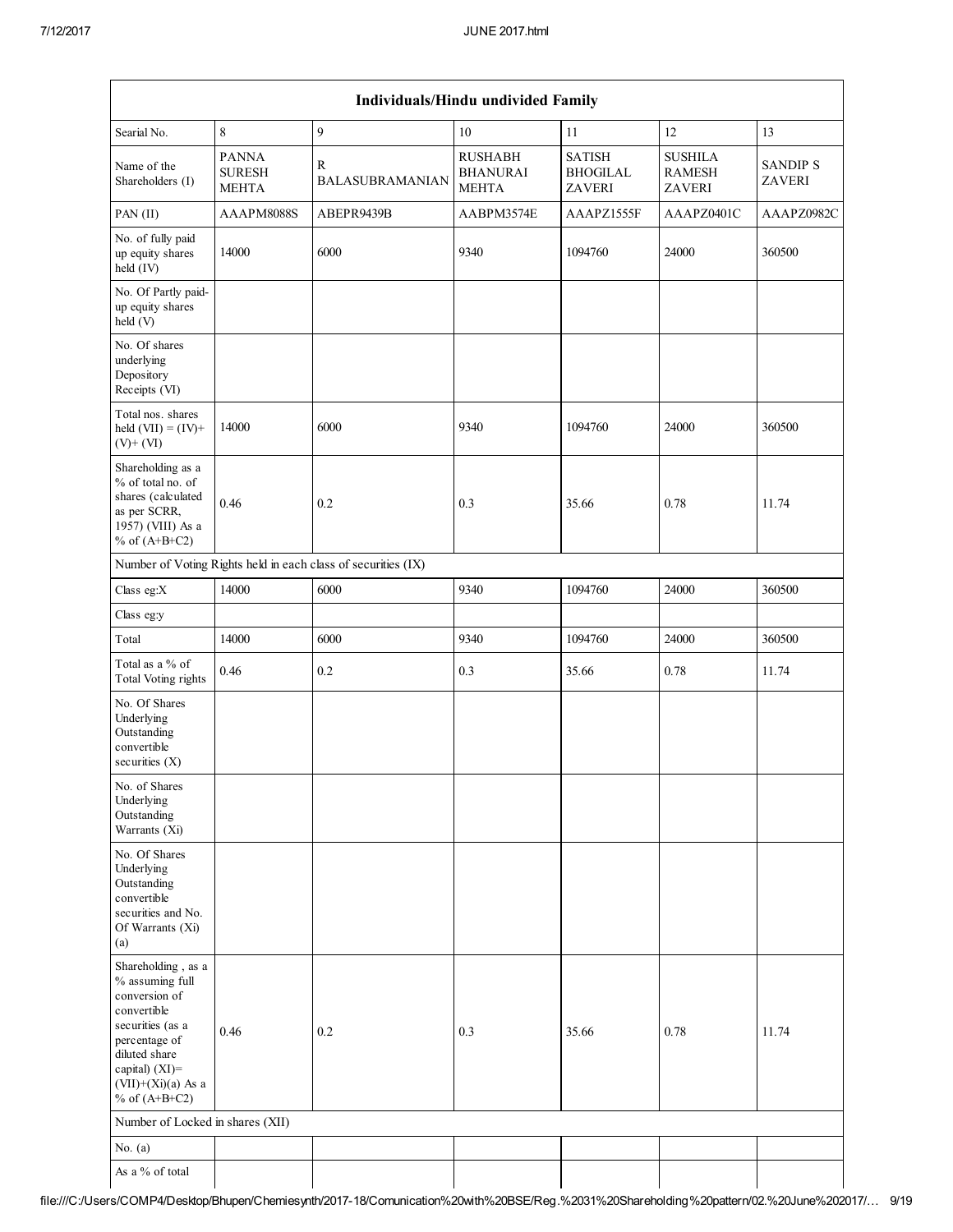| Shares held (b)                                                      |                                                         |   |          |          |              |          |  |  |
|----------------------------------------------------------------------|---------------------------------------------------------|---|----------|----------|--------------|----------|--|--|
|                                                                      | Number of Shares pledged or otherwise encumbered (XIII) |   |          |          |              |          |  |  |
| No. $(a)$                                                            |                                                         |   |          |          |              |          |  |  |
| As a % of total<br>Shares held (b)                                   |                                                         |   |          |          |              |          |  |  |
| Number of equity<br>shares held in<br>dematerialized<br>form $(XIV)$ | $\Omega$                                                | 0 | $\Omega$ | $\theta$ | $\mathbf{0}$ | $\bf{0}$ |  |  |
| Reason for not providing PAN                                         |                                                         |   |          |          |              |          |  |  |
| Reason for not<br>providing PAN                                      |                                                         |   |          |          |              |          |  |  |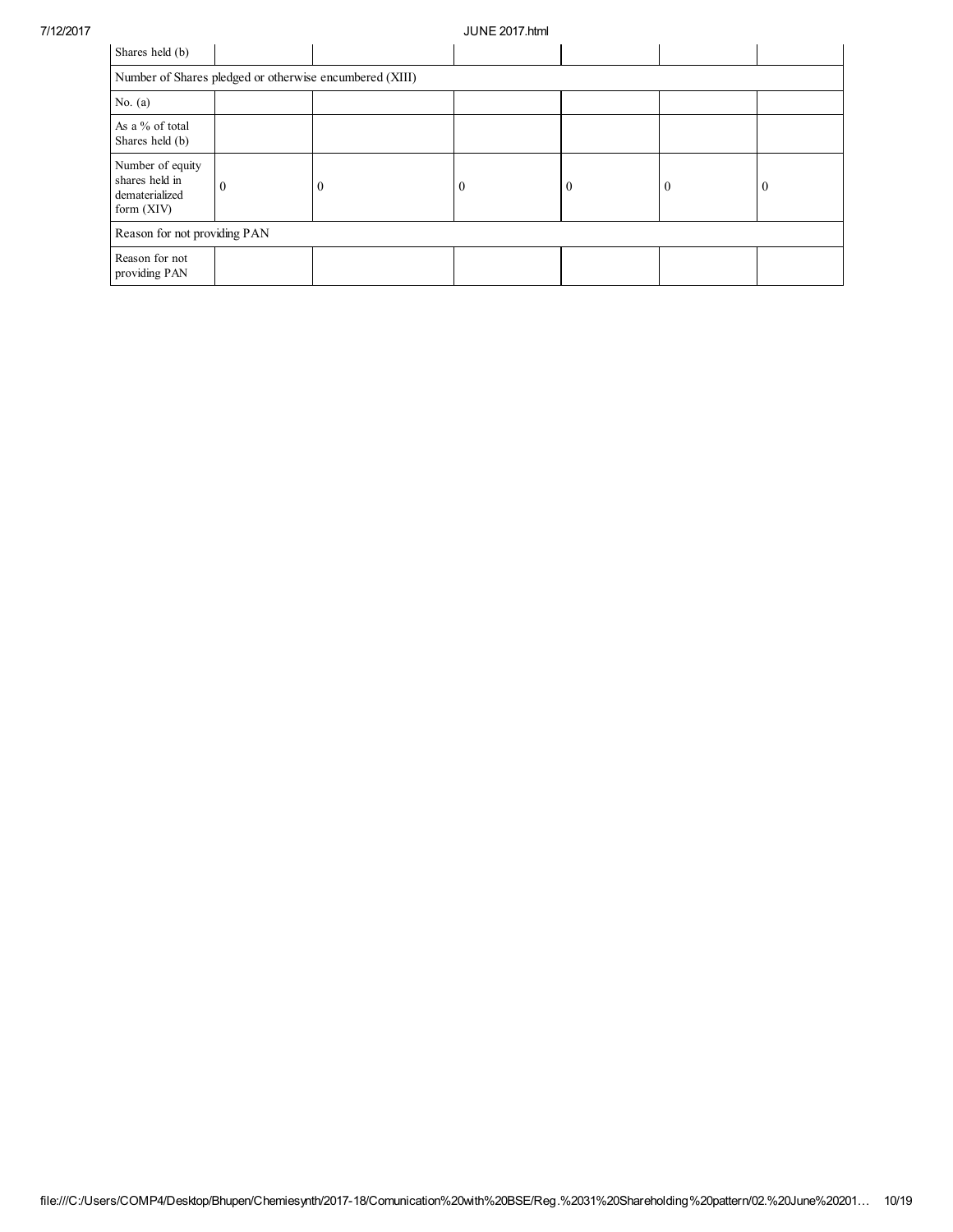|                                                                                                                                                                                          | Individuals/Hindu undivided Family                            |  |  |  |  |  |  |
|------------------------------------------------------------------------------------------------------------------------------------------------------------------------------------------|---------------------------------------------------------------|--|--|--|--|--|--|
| Searial No.                                                                                                                                                                              |                                                               |  |  |  |  |  |  |
| Name of the<br>Shareholders (I)                                                                                                                                                          | Click here to go back                                         |  |  |  |  |  |  |
| PAN(II)                                                                                                                                                                                  | Total                                                         |  |  |  |  |  |  |
| No. of fully paid<br>up equity shares<br>$held$ (IV)                                                                                                                                     | 1837700                                                       |  |  |  |  |  |  |
| No. Of Partly paid-<br>up equity shares<br>held (V)                                                                                                                                      |                                                               |  |  |  |  |  |  |
| No. Of shares<br>underlying<br>Depository<br>Receipts (VI)                                                                                                                               |                                                               |  |  |  |  |  |  |
| Total nos. shares<br>held $(VII) = (IV) +$<br>$(V)+(VI)$                                                                                                                                 | 1837700                                                       |  |  |  |  |  |  |
| Shareholding as a<br>% of total no. of<br>shares (calculated<br>as per SCRR,<br>1957) (VIII) As a<br>% of $(A+B+C2)$                                                                     | 59.86                                                         |  |  |  |  |  |  |
|                                                                                                                                                                                          | Number of Voting Rights held in each class of securities (IX) |  |  |  |  |  |  |
| Class eg: $X$                                                                                                                                                                            | 1837700                                                       |  |  |  |  |  |  |
| Class eg:y                                                                                                                                                                               |                                                               |  |  |  |  |  |  |
| Total                                                                                                                                                                                    | 1837700                                                       |  |  |  |  |  |  |
| Total as a % of<br>Total Voting rights                                                                                                                                                   | 59.86                                                         |  |  |  |  |  |  |
| No. Of Shares<br>Underlying<br>Outstanding<br>convertible<br>securities $(X)$                                                                                                            |                                                               |  |  |  |  |  |  |
| No. of Shares<br>Underlying<br>Outstanding<br>Warrants (Xi)                                                                                                                              |                                                               |  |  |  |  |  |  |
| No. Of Shares<br>Underlying<br>Outstanding<br>convertible<br>securities and No.<br>Of Warrants (Xi)<br>(a)                                                                               |                                                               |  |  |  |  |  |  |
| Shareholding, as a<br>% assuming full<br>conversion of<br>convertible<br>securities (as a<br>percentage of<br>diluted share<br>capital) (XI)=<br>$(VII)+(Xi)(a)$ As a<br>% of $(A+B+C2)$ | 59.86                                                         |  |  |  |  |  |  |
| Number of Locked in shares (XII)                                                                                                                                                         |                                                               |  |  |  |  |  |  |
| No. $(a)$                                                                                                                                                                                |                                                               |  |  |  |  |  |  |
| As a % of total<br>Shares held (b)                                                                                                                                                       |                                                               |  |  |  |  |  |  |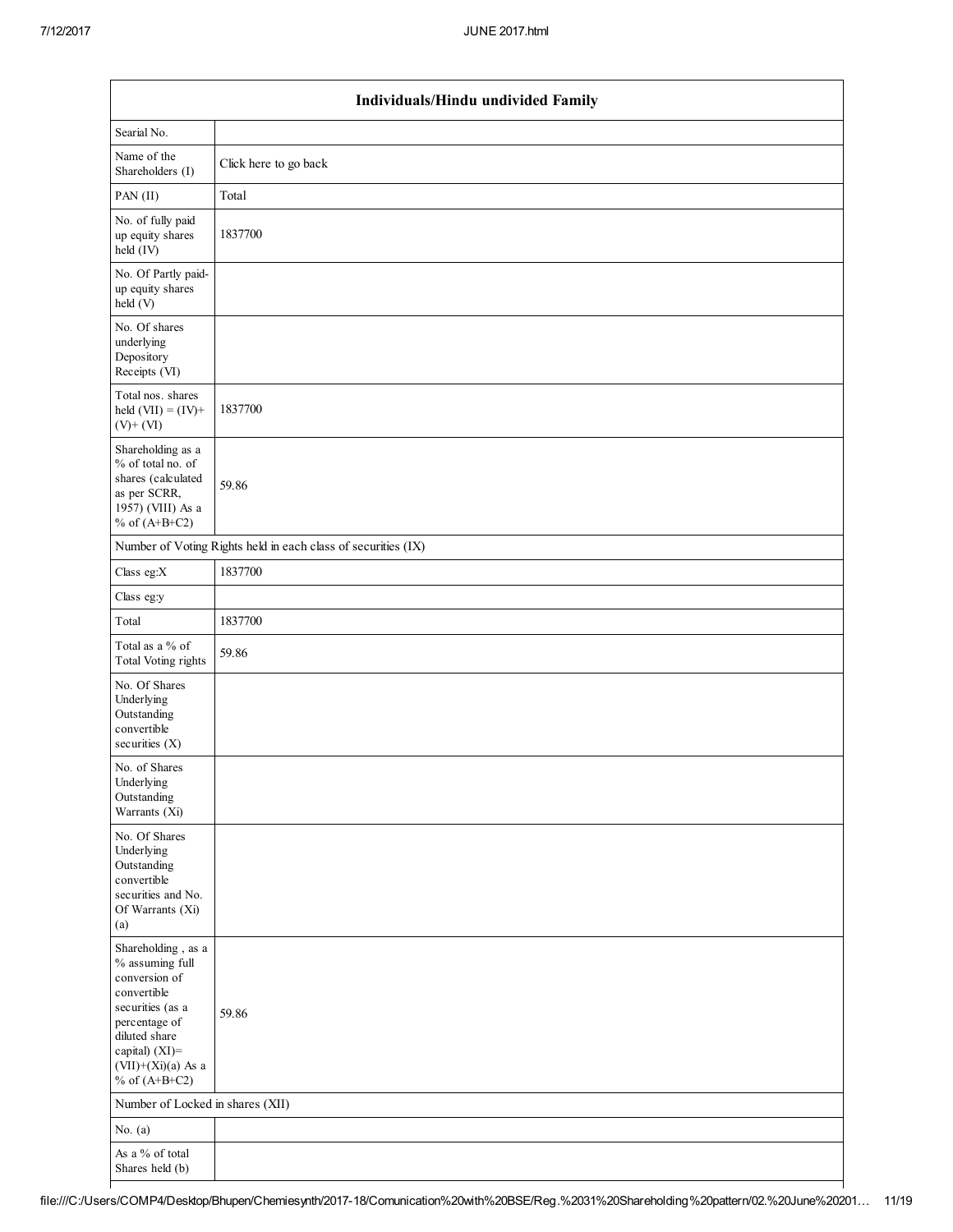| Number of Shares pledged or otherwise encumbered (XIII)              |        |  |
|----------------------------------------------------------------------|--------|--|
| No. $(a)$                                                            |        |  |
| As a % of total<br>Shares held (b)                                   |        |  |
| Number of equity<br>shares held in<br>dematerialized<br>form $(XIV)$ | 191100 |  |
| Reason for not providing PAN                                         |        |  |
| Reason for not<br>providing PAN                                      |        |  |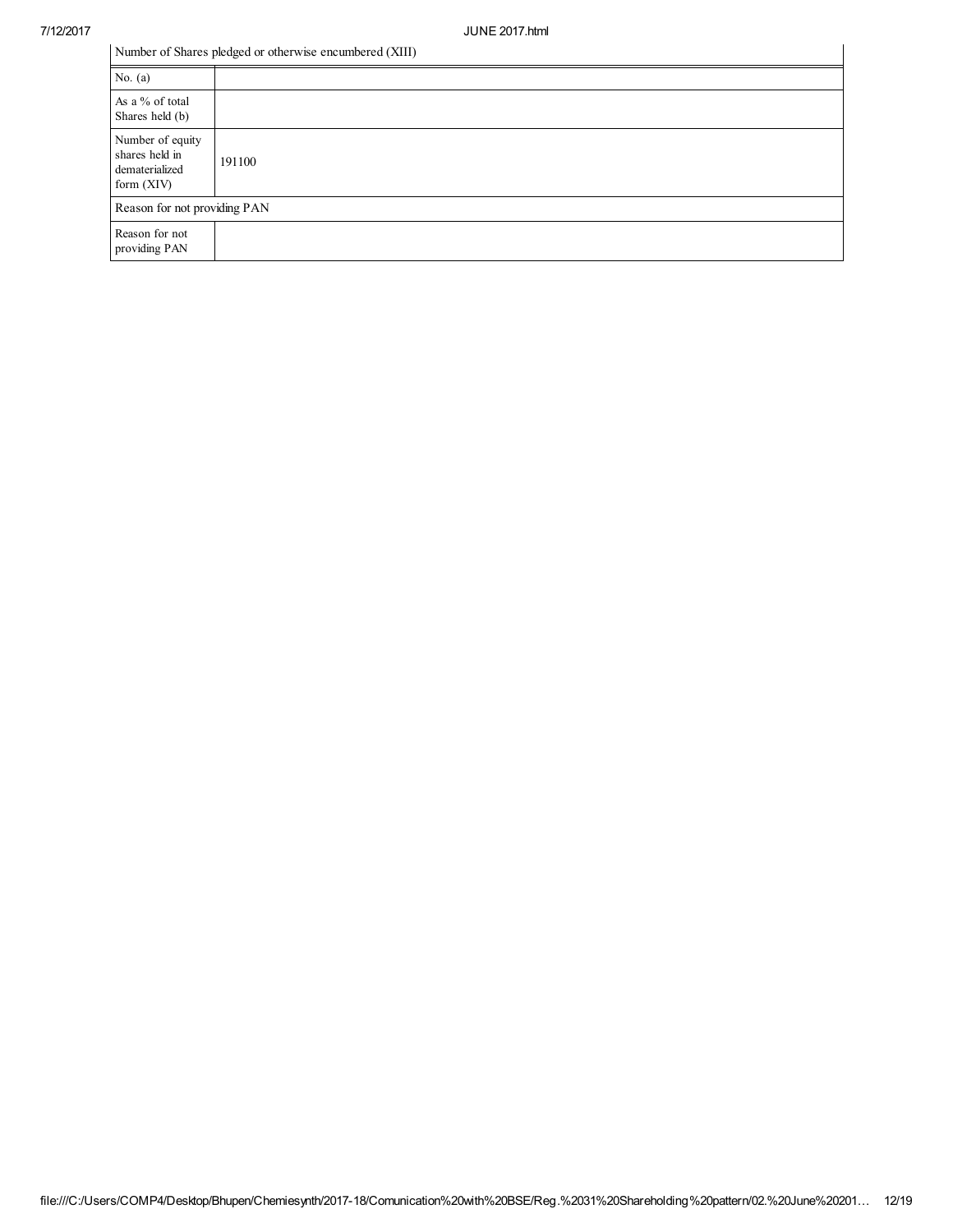$\Gamma$ 

| Individuals - ii. Individual shareholders holding nominal share capital in excess of Rs. 2 lakhs.                                                                                  |                                                               |                       |  |  |
|------------------------------------------------------------------------------------------------------------------------------------------------------------------------------------|---------------------------------------------------------------|-----------------------|--|--|
| Searial No.                                                                                                                                                                        | $\mathbf{1}$                                                  |                       |  |  |
| Name of the<br>Shareholders (I)                                                                                                                                                    | <b>GAURAV MALLIK</b>                                          | Click here to go back |  |  |
| PAN (II)                                                                                                                                                                           | ZZZZZ9999Z                                                    | Total                 |  |  |
| No. of fully paid<br>up equity shares<br>held (IV)                                                                                                                                 | 128700                                                        | 128700                |  |  |
| No. Of Partly paid-<br>up equity shares<br>held (V)                                                                                                                                |                                                               |                       |  |  |
| No. Of shares<br>underlying<br>Depository<br>Receipts (VI)                                                                                                                         |                                                               |                       |  |  |
| Total nos. shares<br>held $(VII) = (IV) +$<br>$(V)+(VI)$                                                                                                                           | 128700                                                        | 128700                |  |  |
| Shareholding as a<br>% of total no. of<br>shares (calculated<br>as per SCRR,<br>1957) (VIII) As a<br>% of $(A+B+C2)$                                                               | 4.19                                                          | 4.19                  |  |  |
|                                                                                                                                                                                    | Number of Voting Rights held in each class of securities (IX) |                       |  |  |
| Class eg: X                                                                                                                                                                        | 128700                                                        | 128700                |  |  |
| Class eg:y                                                                                                                                                                         |                                                               |                       |  |  |
| Total                                                                                                                                                                              | 128700                                                        | 128700                |  |  |
| Total as a % of<br>Total Voting rights                                                                                                                                             | 4.19                                                          | 4.19                  |  |  |
| No. Of Shares<br>Underlying<br>Outstanding<br>convertible<br>securities $(X)$                                                                                                      |                                                               |                       |  |  |
| No. of Shares<br>Underlying<br>Outstanding<br>Warrants (Xi)                                                                                                                        |                                                               |                       |  |  |
| No. Of Shares<br>Underlying<br>Outstanding<br>convertible<br>securities and No.<br>Of Warrants (Xi)<br>(a)                                                                         |                                                               |                       |  |  |
| Shareholding, as a<br>% assuming full<br>conversion of<br>convertible<br>securities (as a<br>percentage of<br>diluted share<br>capital) (XI)=<br>(VII)+(X) As a %<br>of $(A+B+C2)$ | 4.19                                                          | 4.19                  |  |  |
| Number of Locked in shares (XII)                                                                                                                                                   |                                                               |                       |  |  |
| No. $(a)$                                                                                                                                                                          |                                                               |                       |  |  |
| As a % of total<br>Shares held (b)                                                                                                                                                 |                                                               |                       |  |  |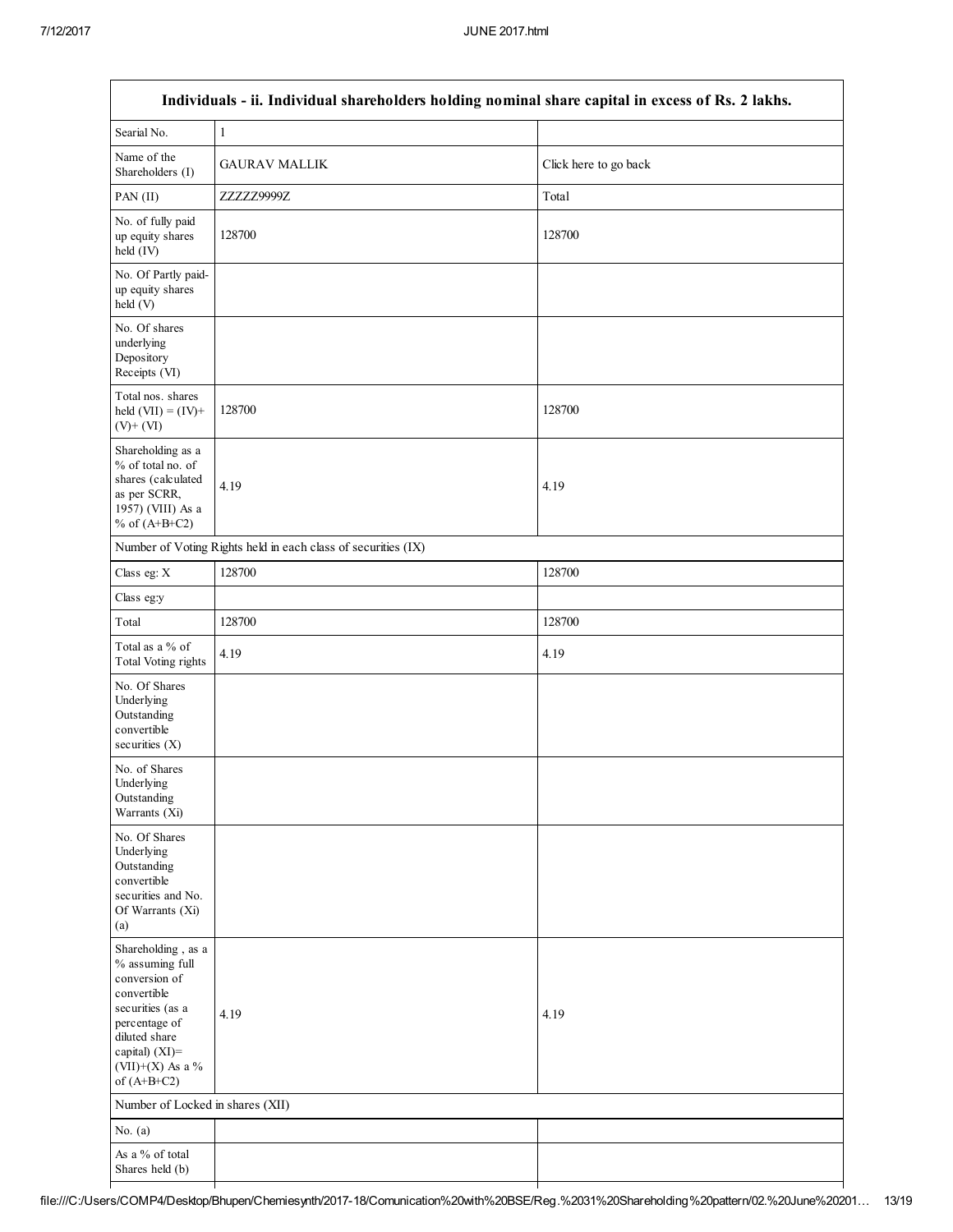| Number of equity<br>shares held in<br>dematerialized<br>form $(XIV)$ |                        | $\theta$ |  |  |
|----------------------------------------------------------------------|------------------------|----------|--|--|
| Reason for not providing PAN                                         |                        |          |  |  |
| Reason for not<br>providing PAN                                      | Textual Information(1) |          |  |  |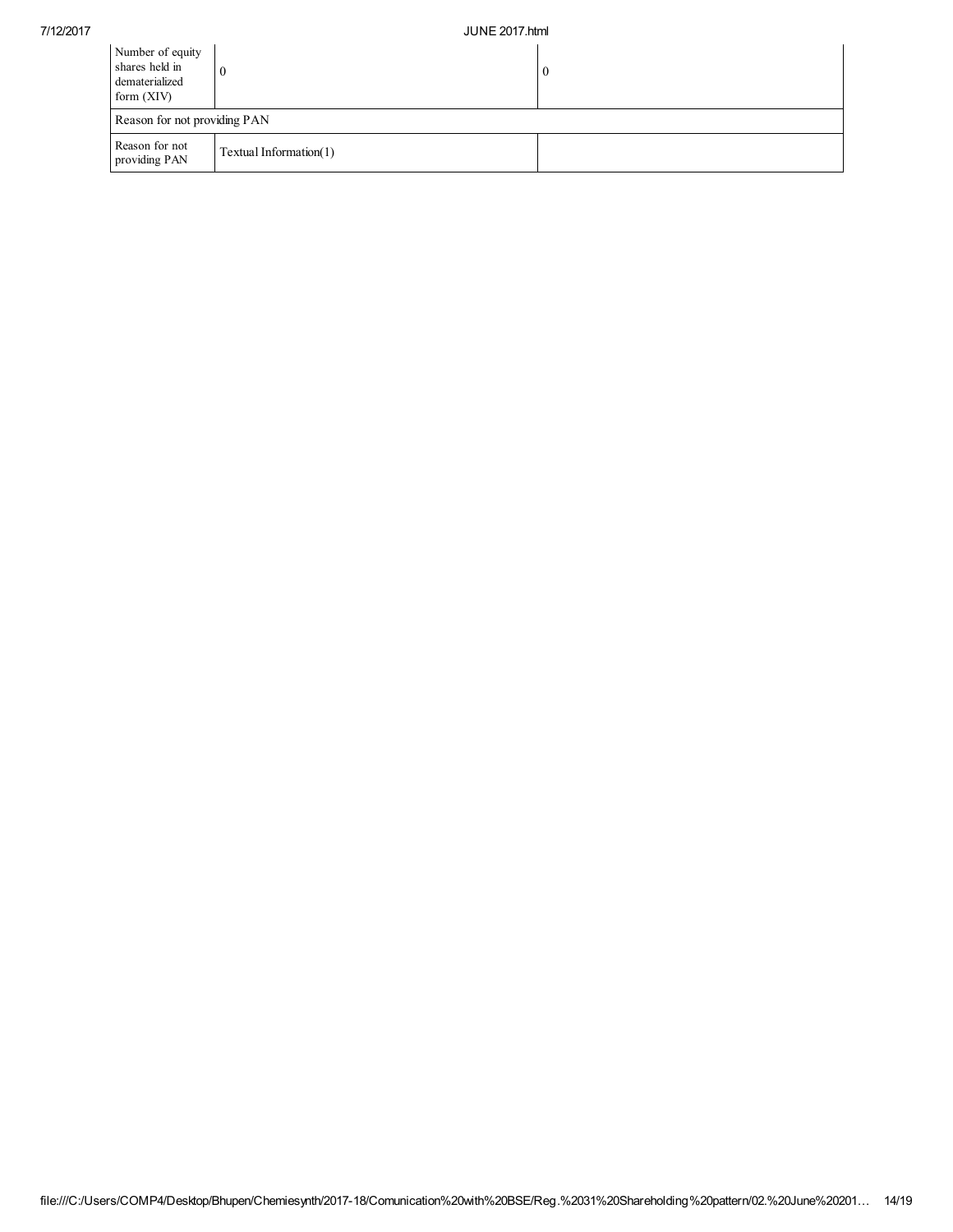|                        | <b>Text Block</b> |
|------------------------|-------------------|
| Textual Information(1) | Not Available     |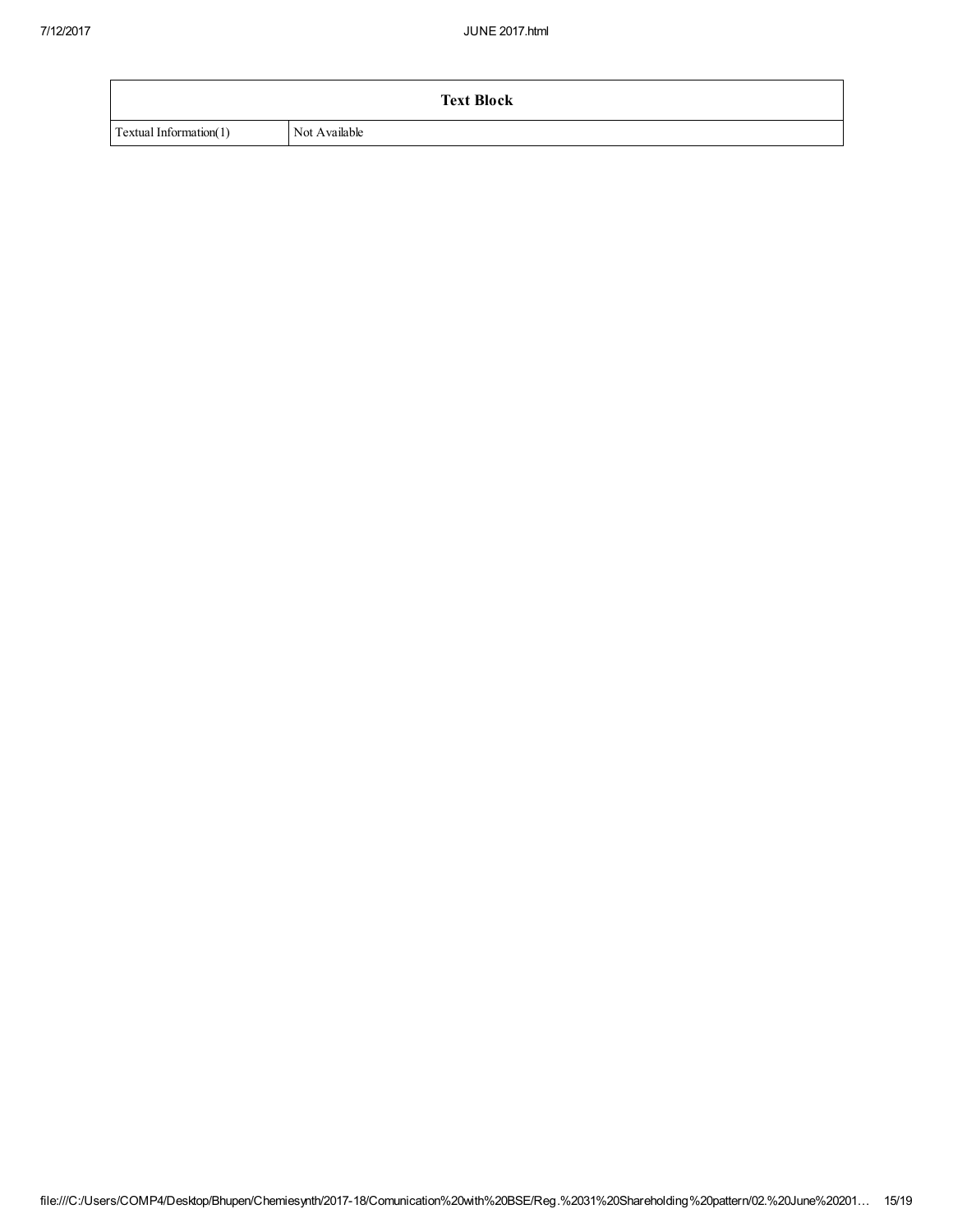| Any Other (specify)                                                                                                  |                            |                                                               |                                                  |                                                       |                          |
|----------------------------------------------------------------------------------------------------------------------|----------------------------|---------------------------------------------------------------|--------------------------------------------------|-------------------------------------------------------|--------------------------|
| Searial No.                                                                                                          | $\mathbf{1}$               | $\overline{2}$                                                | 3                                                | $\overline{4}$                                        |                          |
| Category                                                                                                             | <b>Bodies</b><br>Corporate | <b>Bodies Corporate</b>                                       | <b>Bodies Corporate</b>                          | <b>Bodies Corporate</b>                               |                          |
| Category / More<br>than 1 percentage                                                                                 | Category                   | More than 1 percentage of<br>shareholding                     | More than 1 percentage of<br>shareholding        | More than 1 percentage of<br>shareholding             |                          |
| Name of the<br>Shareholders (I)                                                                                      |                            | <b>SRF</b>                                                    | <b>SOUTH DELHI</b><br><b>INVESTMENTS (P) LTD</b> | <b>UNITED</b><br><b>PHOSPHOROUS</b><br><b>LIMITED</b> | Click here to<br>go back |
| PAN (II)                                                                                                             |                            | ZZZZZ9999Z                                                    | ZZZZZ9999Z                                       | AABCS1698G                                            | Total                    |
| No. of the<br>Shareholders (I)                                                                                       | 6                          | $\mathbf{1}$                                                  | $\mathbf{1}$                                     | 1                                                     | 6                        |
| No. of fully paid<br>up equity shares<br>held (IV)                                                                   | 1012000                    | 32900                                                         | 34900                                            | 921000                                                | 1012000                  |
| No. Of Partly paid-<br>up equity shares<br>held (V)                                                                  |                            |                                                               |                                                  |                                                       |                          |
| No. Of shares<br>underlying<br>Depository<br>Receipts (VI)                                                           |                            |                                                               |                                                  |                                                       |                          |
| Total nos. shares<br>held $(VII) = (IV) +$<br>$(V)+(VI)$                                                             | 1012000                    | 32900                                                         | 34900                                            | 921000                                                | 1012000                  |
| Shareholding as a<br>% of total no. of<br>shares (calculated<br>as per SCRR,<br>1957) (VIII) As a<br>% of $(A+B+C2)$ | 32.96                      | 1.07                                                          | 1.14                                             | 30                                                    | 32.96                    |
|                                                                                                                      |                            | Number of Voting Rights held in each class of securities (IX) |                                                  |                                                       |                          |
| Class eg: X                                                                                                          | 1012000                    | 32900                                                         | 34900                                            | 921000                                                | 1012000                  |
| Class eg:y                                                                                                           |                            |                                                               |                                                  |                                                       |                          |
| Total                                                                                                                | 1012000                    | 32900                                                         | 34900                                            | 921000                                                | 1012000                  |
| Total as a % of<br><b>Total Voting rights</b>                                                                        | 32.96                      | 1.07                                                          | 1.14                                             | 30                                                    | 32.96                    |
| No. Of Shares<br>Underlying<br>Outstanding<br>convertible<br>securities $(X)$                                        |                            |                                                               |                                                  |                                                       |                          |
| No. of Shares<br>Underlying<br>Outstanding<br>Warrants (Xi)                                                          |                            |                                                               |                                                  |                                                       |                          |
| No. Of Shares<br>Underlying<br>Outstanding<br>convertible<br>securities and No.<br>Of Warrants (Xi)<br>(a)           |                            |                                                               |                                                  |                                                       |                          |
| Shareholding, as a<br>% assuming full<br>conversion of<br>convertible<br>securities (as a<br>percentage of           | 32.96                      | 1.07                                                          | 1.14                                             | 30                                                    | 32.96                    |

 $+198.296$ file:///C:/Users/COMP4/Desktop/Bhupen/Chemiesynth/2017-18/Comunication%20with%20BSE/Reg.%2031%20Shareholding%20pattern/02.%20June%20201… 16/19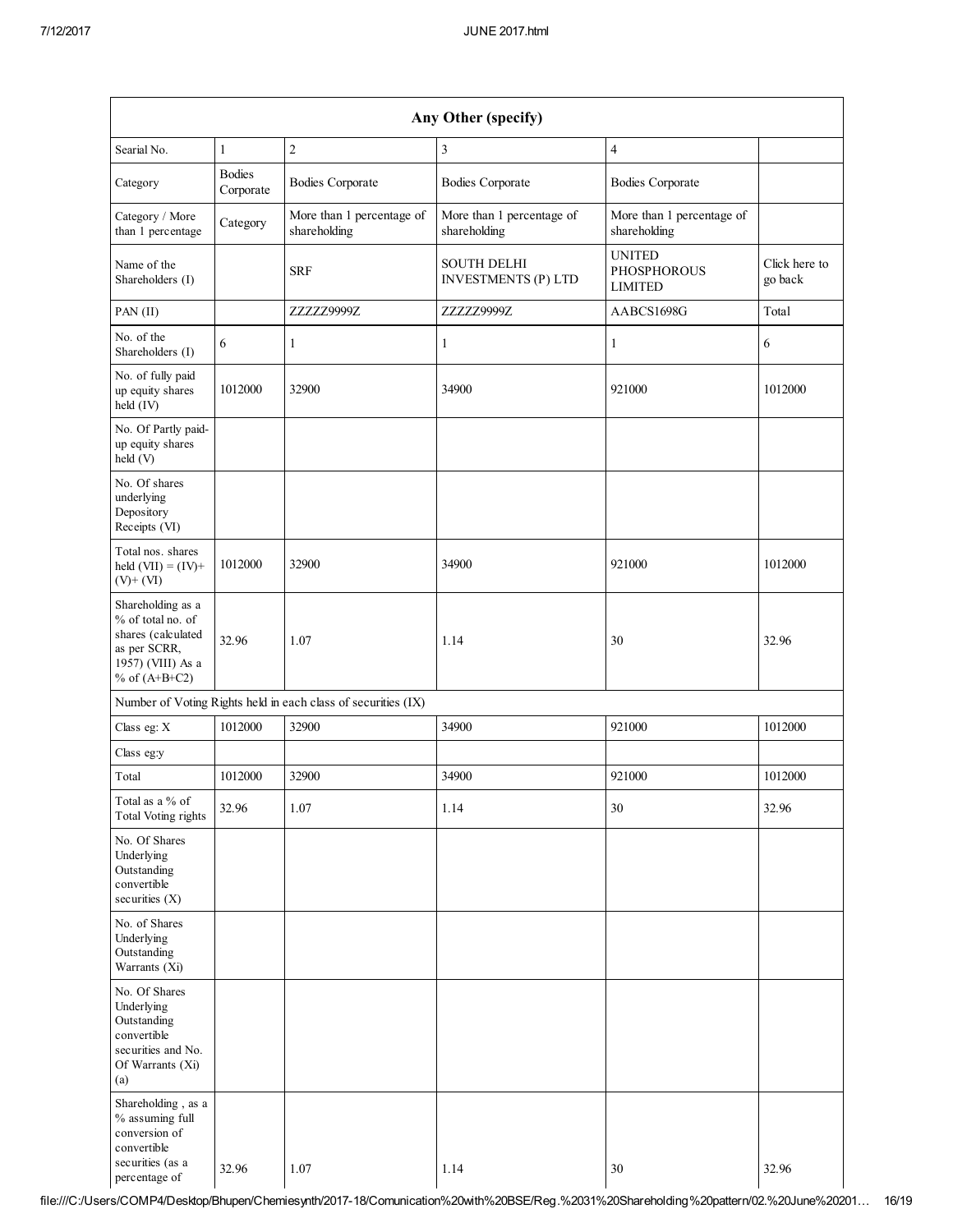| diluted share<br>capital) $(XI)$ =<br>(VII)+(X) As a $\%$<br>of $(A+B+C2)$ |                                  |                        |                        |              |                |
|----------------------------------------------------------------------------|----------------------------------|------------------------|------------------------|--------------|----------------|
|                                                                            | Number of Locked in shares (XII) |                        |                        |              |                |
| No. $(a)$                                                                  |                                  |                        |                        |              |                |
| As a % of total<br>Shares held (b)                                         |                                  |                        |                        |              |                |
| Number of equity<br>shares held in<br>dematerialized<br>form $(XIV)$       | $\theta$                         | $\theta$               | $\theta$               | $\mathbf{0}$ | $\overline{0}$ |
| Reason for not providing PAN                                               |                                  |                        |                        |              |                |
| Reason for not<br>providing PAN                                            |                                  | Textual Information(1) | Textual Information(2) |              |                |